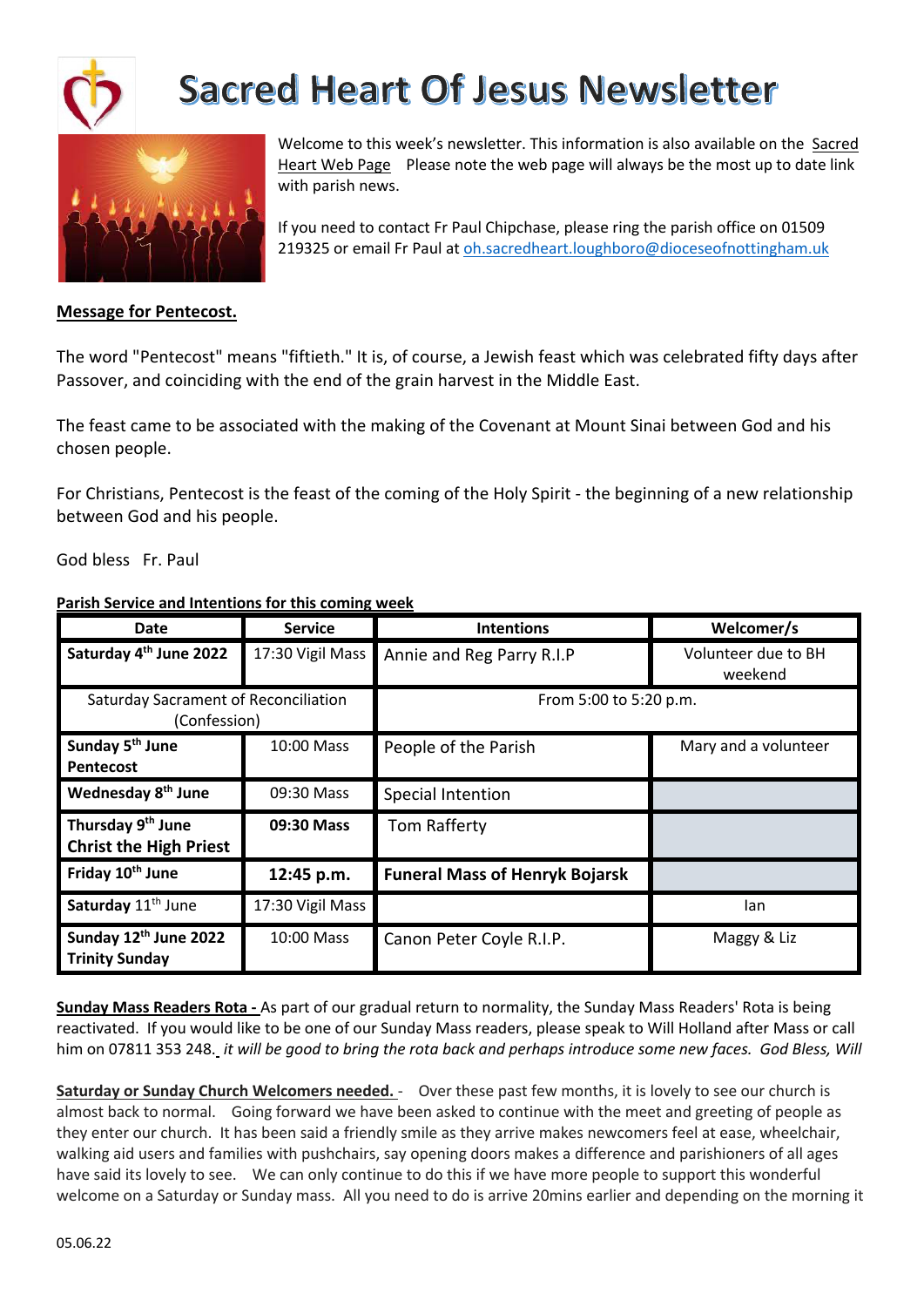

can be hand out hymn books, newsletter or / and Mass service sheet. If you would like to help please speak to one of the team.

**Mature Adults -** We are hoping to go to the cafe on Queens Park, on Monday 11th July, meeting at 2 pm, for afternoon tea of sandwiches and cakes. The cost is £5 per person (drinks not included). Please contact Maggy (01509 829753) or Iris (01509 263715) by the end of May if you would like to come.

Our next meeting is on Monday June 13th at 2 pm "Indian Culture". All are welcome.

Your Store, the members food club which operates from John Storer House to help support those in need , has now been running for over six months. Initially, there were about 300 members but, in increasingly difficult times, these numbers have doubled as more people are needing support with everyday living.

Parishioners at Sacred Heart have been very generous with their donations since we started collecting but, as detailed above, the demand for support has increased. Please continue to contribute any items of food (tinned goods, pasta, cereals, tea, coffee etc) and toiletries . These can be left in the collection box in church - currently outside the parish room but possibly moving to the narthex for weekend Masses. The contents of the box( hopefully full!) will be taken to JSH every few weeks.

If you have any queries or suggestions of how we can help further, please speak to either Frank Fay or John Fernande

join our Zoom group by sending us your e-mail address and participate from the comfort of your home?)

#### **News from within our Nottingham Diocese - Forthcoming Events**

Choral Director Wanted. The Diocese of Nottingham is looking to recruit a talented musician to help deliver an exciting programme of school based singing sessions across the Diocese, bringing high quality musical opportunity, education and evangelisation. To find out more visit: www.nottinghamcathedralmusic.com The closing date is  $10^{th}$  June.

Retreat for Young Adults in Walsingham 10th-11th June Christus Vivit (the Diocese's Young Adult Ministry) is organising a retreat for Young Adults (18-35) to coincide with the Diocesan Pilgrimage to Walsingham. The cost of the retreat is £60 (full board including transport from the diocese), there are also a limited number of 50% funded places. Please email cv@dioceseofnottingham.uk for more information, or to sign up by Monday 16th May

Calling Foundation Governors is a virtual information session about being a foundation governor in one of our Catholic schools, and takes place on Wednesday 22nd June from 7.00pm – 8.30pm. Please see the poster on the parish notice board. For further information, please contact: Julie Sweeney at the Diocesan Education Service (julie.sweeney@nottingham-des.org.uk).

Springboard, a hands-on workshop from Caritas, is coming to Leicestershire and Rutland parishes on Saturday 25th June at Saint Joseph, Leicester from 10.30am until 3.30pm. Following the Here: Now: Us workshop and Synod consultations last Autumn, the pandemic is giving way to a time of crisis for the poorest in society and for the planet. At Springboard we'll discern our call to mission in the 'new normal', celebrate the potential of our parishes, build local collaboration for the Common Good, and establish a county-based Caritas Hub as a platform for action – all inspired by Pope Francis's The Joy of the Gospel. You will be very welcome. For bookings and further information visit http://bit.ly/2022Springboard, email caritas@dioceseofnottingham.uk or call 0115 648 1509.

Divine Renovation Connect Nottingham is being held from 10.00am until 5.00pm on Saturday 2nd July at the Parish of the Good Shepherd, Woodthorpe, to connect with other on the journey of parish renewal. Parish renewal can be a lonely journey, which is why it is important for priests and parish leaders to regularly connect with other missionminded leaders to exchange ideas, support each other, and to pray and worship together. If you are already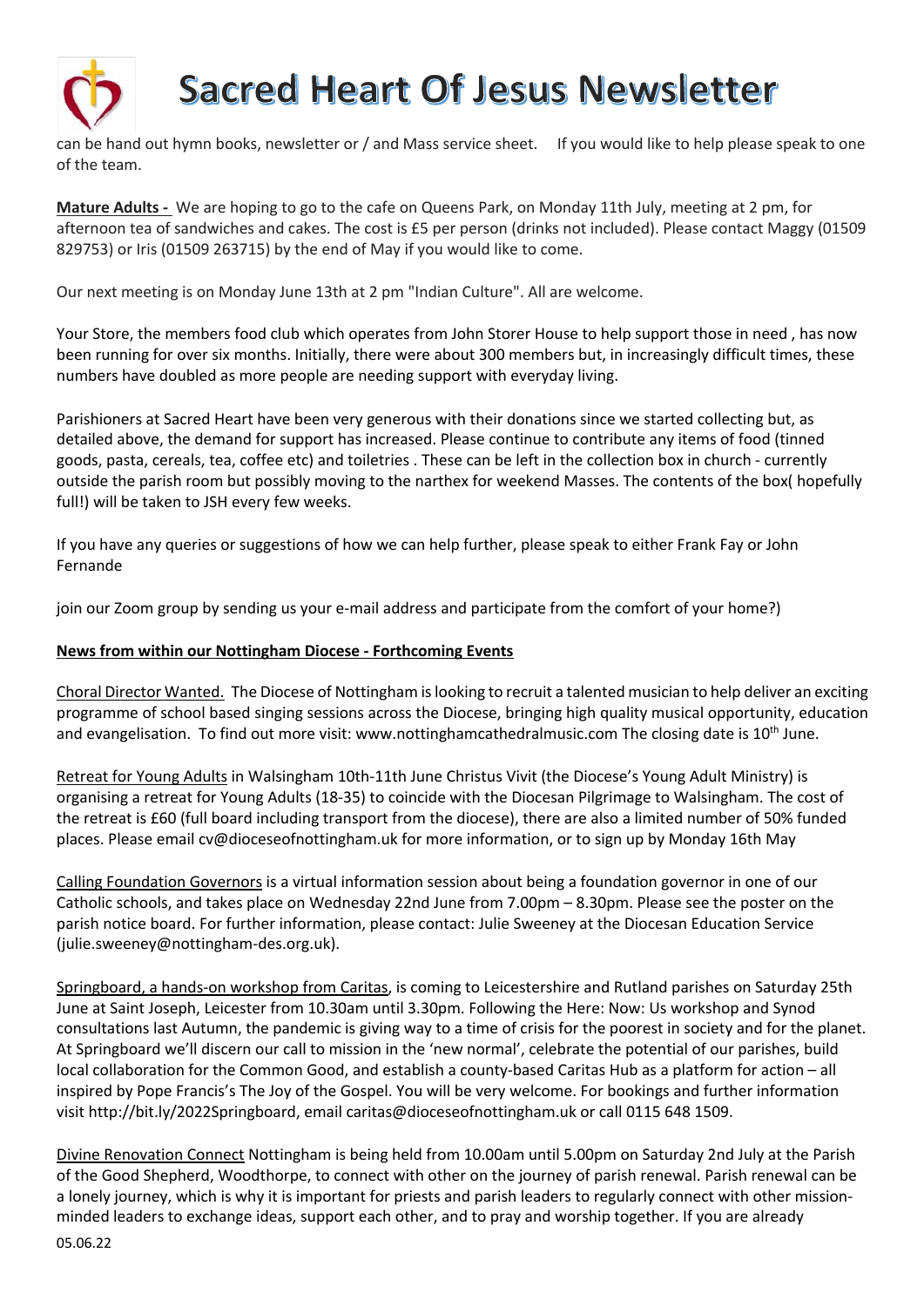

implementing principles of renewal in your parish (e.g. run an evangelisation tool such as Alpha, cast a vision for your parish, or leading out of a leadership team), we invite you to join us This is an opportunity for you to be with parish leaders from across the UK and hear from speakers on the practicalities of parish renewal, share your own experiences, learn from others, and to pray and worship together. For bookings, see:

https://brushfire.com/divinerenovationministry-uk/drukconnectnottingham

## **Children's Activity**

| R | E | н       | т | А | F | D | E | 1 | S | <b>EVENING</b>  | <b>FIRST</b>   | DAY              |
|---|---|---------|---|---|---|---|---|---|---|-----------------|----------------|------------------|
| D | D | G       | И | ı | И | Ε | v | Е | R | <b>DOORS</b>    | CLOSED         | <b>DISCIPLES</b> |
| Υ |   | Е       | F |   |   | R | Υ | J | о | PEACE           | SIDE           | <b>FATHER</b>    |
|   |   |         |   |   |   |   |   |   |   | <b>BREATHED</b> | <b>FORGIVE</b> | RETAIN           |
| o | S | Е       | н | ı | И |   | S | А | о |                 |                |                  |
|   | c | v       | R | т |   | Ε | т | А | D |                 |                |                  |
| D |   |         | P | E | А | c | Ε | Υ | E |                 |                |                  |
|   | P | G       | E | γ | т | Ε | o | D | S |                 |                |                  |
| s | L | R       | J | о | E | R | R | o | о |                 |                |                  |
| c | E | $\circ$ | т | S | R |   | F | B |   |                 |                |                  |
| Ε | s | F       | o |   | γ | o | D | А | c |                 |                |                  |